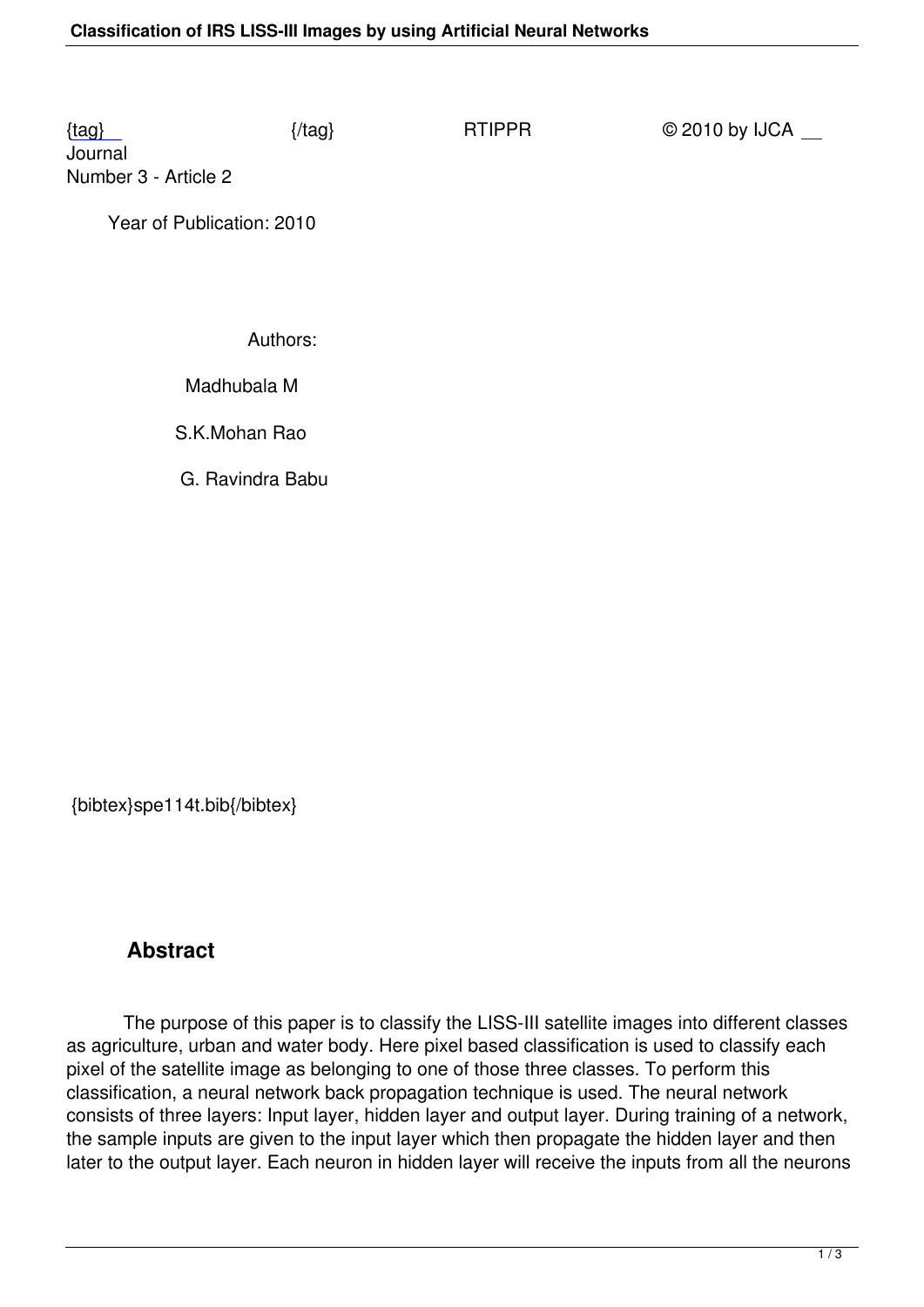of the corresponding synoptic weights and summed up. Each neuron of output layer will also get the input from all the neurons of hidden layer which are also multiplied with their corresponding weights. The outputs of the output layer are compared with desired result. The error between desired output and actual output is calculated to obtain error matrix. For each input, both local and global classification is obtained. In local classification, the neural network is trained using a particular image and that same image is given as input. In global classification, a new input is given for the network rather than the images with which it has been trained. Accuracy is then calculated for both the local and global classification.

#### **Reference**

Benedikson, J.A., 1990. Neural network approaches verses Statistical methods in Classification of Multi source Remote Sensing data. IEEE Transactions on Geo Science and Remote Sensing .

Bischof . H.,1992. Multispectral classification of Landsat – images using Neural Network.IEEE Transactions on Geo Science and Remote Sensing. 30(3), 482-490.

 - Chen.Y.Q.,1995.Novel Techniques for image Texture classification. PHD Thesis, university of Southampton.

 - Coifman. R.R..1992 Entropy-based algorithms for best basis selection. IEEE Trans. On Inf. Theory, 38(2),713-718.

 - Hagan M.T. and Menhaj. M., 1992 .Training feed forward networks with the Maquardt algorithm. IEEE Trans, on Neural Networks, 5(6),989-993.

Heerman.P.D.and khazenie., 1992.Classification of multi spectral remote sensing data using a back propagation neural network. IEEE trans. Geosci. Remote Sensing, 30(1),81-88.

Hepner.G.F.,1990.Artificial Neural Network classification using mininmal training set:comparision to conventional supervised classification. Photogrammetric Engineering and Remote Sensing, 56,469-473.

Mohanty.k.k.and Majumbar. T.J.,1996. An Artificial Neural Network (ANN) based software package for classification of remotely sensed data. Computers and Geosciences ,81-87.

 - Rui. Xu. and Donald. Wuncsch.,2005.Survey of Clustering Algorithm. IEEE, Vol.16,No.3,pp.645-678.

Shiaofen Fang., 2009. Facial Image Classification of Mouse Embryos for the Animal Model study of Fetal Alcohol Syndrome. Proceedings of the ACM symposium, 852-856.

 - Wonil.Kim.,2005.Multi Class Adult Image Classification Using Neural Networks. Artificial Intelligence, LNAI 3501, 222 – 226.

Xiao. Yang. tan., 2005 Recognizing partially occluded expression variant faces single training image per person with SOM &soft Neural Network Enemble. IEEE Trans. Pattern Anal., 16(4),875-855.

 - Zhang .Y. 2005. Color clustering & learning for image segmentation based on Neural Network. IEEE, 16(4), 925-936.

### **Index Terms**